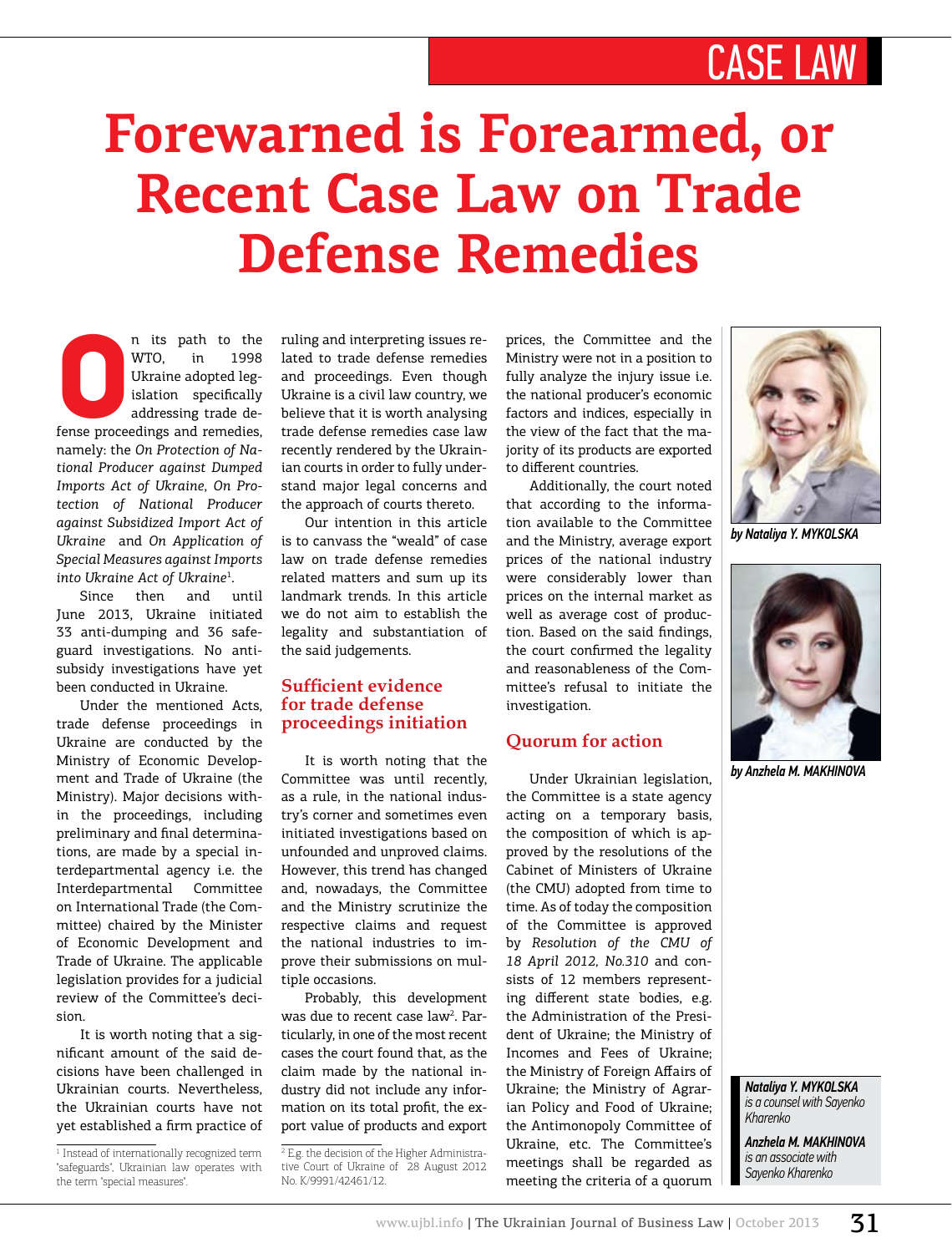**The TRADE DEFENSE REMEDIES** legislation does not STIPUI ATF any criteria for DFFINING the IIKF **PRODUCTS** 

if not less than a half of the Committee's members are present. The Committee's decisions shall be adopted by a simple or special majority (depending on the issue being considered).

Notably, even though some members of the Committee may be dismissed from their position in the relevant state bodies, the respective resolutions are quite often not amended in a timely fashion. Hence, there is a question of eligibility of decisions adopted by the Committee. The courts' approach to this issue is rather controversial.

In some cases<sup>3</sup> the courts ruled that the majority of the Committee's members shall be defined not on the basis of the membership approved by the relevant resolution of the CMU, but on the actual membership as of the date of the decision adoption (excluding all members listed in the respective resolution but dismissed as of the date of the decision adoption). This issue was raised by the courts during the challenging proceedings regarding the Committee's decision on initiation of the safeguard investigation related to imports of motor vehicles into Ukraine. As of the date of the above decision, the Committee's *de jure* (under the Resolution) membership was 22 members, but *de facto* (i.e. due to the administrative reform 6 members of the Committee were dismissed, but the respective amendments were not introduced to the CMU's Resolution) there were only 16 Committee's members. The court calculated a simple majority from 16 members, but not from 22 members. In other cases<sup>4</sup> the courts calculated the majority of the Committee's members based on the membership listed in the respective CMU's resolution.

#### **To be or not to be**

According to Ukrainian legislation, only the interested parties are allowed to fully protect their interests within the trade defense proceeding, to name but a few: submit their commentaries; access case file; participate in hearings or consultations, etc.

Under the law the interested party is defined as any person that notified the Ministry of its interest in participating in a particular investigation and actively participates in the investigation by submitting written evidence or other information sufficient for investigation purposes. The following persons may be regarded as interested parties: an exporter or foreign producer or the importer of a product subject to investigation, or a trade or business association a majority of the members of which are foreign producers, exporters or importers of such product; the competent authorities of the exporting country; a national producer or wholesaler of the like product in Ukraine or a trade and business association, the majority of members of which produce or sell via wholesale trade a like product on the territory of Ukraine; trade union of producers or wholesalers of the like product; the relevant Ukrainian authorities.

In a number of decisions<sup>5</sup> the courts confirmed that by failing to register as the interested parties of the investigation and to participate in the investigation proceedings, the companies (i.e. foreign producers, exporters, importers and consumers of the products subject to trade defense

5 E.g. the decision of the Kiev Appellate Administrative Court of 7 August 2012 No.2а-420/11/2670; the decision of the Commercial Court of City of Kiev of 26 March 2007 No.23/324А-45/25А; the decision of the District Administrative Court of the City of Kiev of 15 September 2010 No.2а-3851/10/2670; the decision of the Higher Administrative Court of Ukraine of 16 March 2011, No.К-40593/10; the decision of the Higher Administrative Court Ukraine of 16 March 2011 No. К-40593/10.

remedies) waive their right to submit the relevant information and contribute to the adoption of the relevant decision. Hence, the above companies shall not be allowed to challenge the Committee's decision based on the grounds that certain information was not fully investigated.

#### **Like or unlike**

The trade defense remedies legislation does not stipulate any criteria for defining the like products. Hence, the Ministry defines the respective criteria on a caseby-case basis. The Committee's decisions also vary greatly. In some anti-dumping proceedings the Committee's decisions contain quite detailed technical characteristics of the products subject to anti-dumping duties. For instance, the list of all types of switches subject to anti-dumping measures (with indication of each type name, mark, railway line, weight) was attached as an annex to the Decision of the Committee *On Application of Definitive Anti-Dumping Measures to Imports into Ukraine of Switches Originating in the Russian Federation No.АД-43/2002/52-63 of 5 July 2002*. The Ukrainian importer imported into Ukraine switches with the same characteristics as those set out in the above mentioned Committee's decision as well as additional characteristics that made the imported switches different from the ones subject to anti-dumping measures. Therefore, the importer did not pay the anti-dumping duty. Later, the tax service conducted the post-audit of the Ukrainian importer and concluded that the latter should have paid the anti-dumping duty. The Ukrainian importer challenged the tax service's decision in court. The court ruled that only switches directly set out in the relevant

<sup>3</sup> E.g. the decision of the District Administrative Court of Kiev No.2а-11825/11/2670 of 29 February 2012.

<sup>4</sup> E.g. the decision of the Kiev Appellate Administrative Court of 18 January 2011 No.2а-6413/10/2670.

<sup>6</sup> E.g. the decision of the Commercial Court of Dnepropetrovsk Region of 20 March 2008, No.A18/750-07(А16/52(А8/402).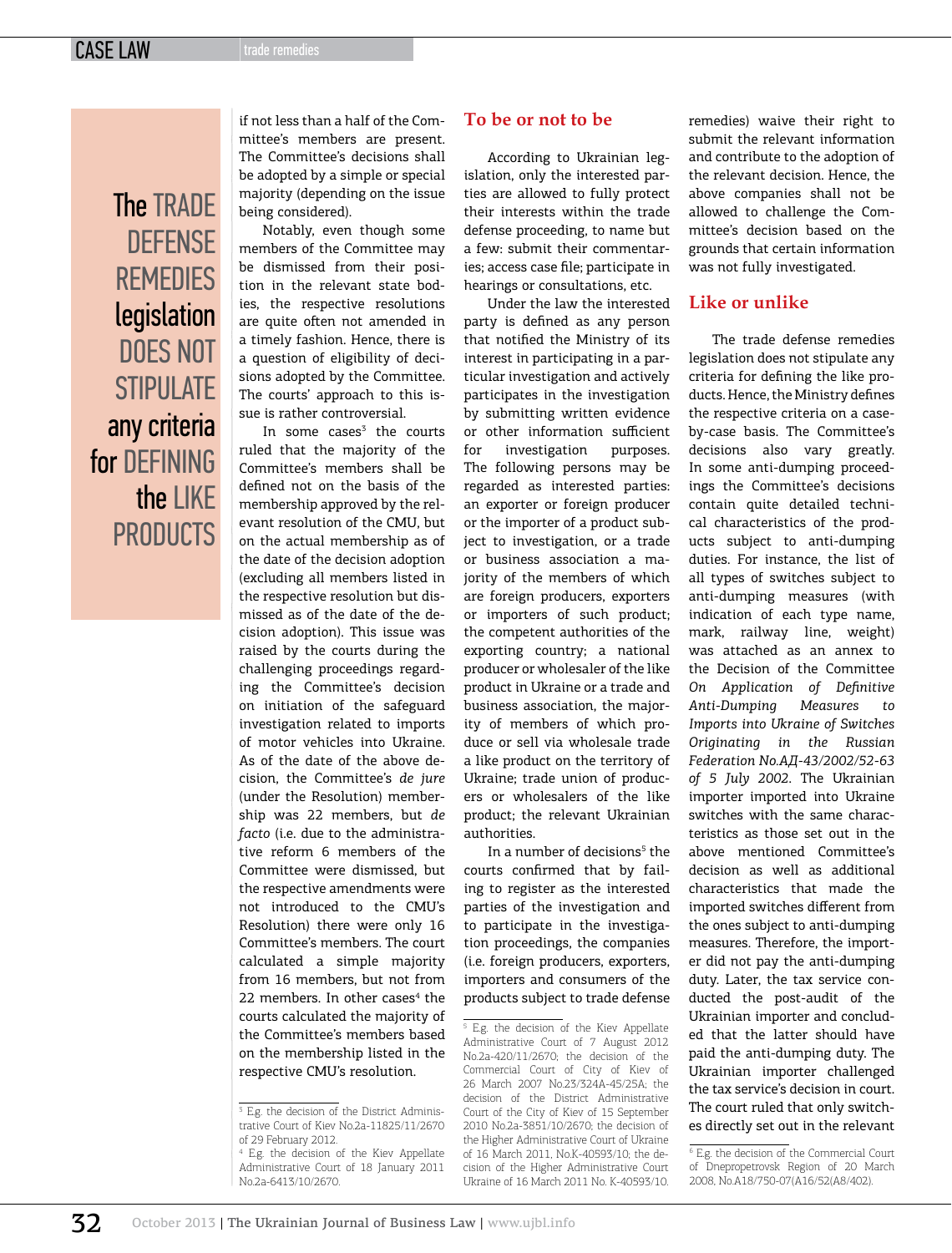Committee's decision shall be subject to anti-dumping measures. All switches with additional or different characteristics shall be excluded from application of anti-dumping measures<sup>6</sup>.

In another case according to the Committee's decision<sup>7</sup> the anti-dumping measures apply only to wood fiberboards produced by using wet technology. The company imported into Ukraine wood fiberboards produced by using dry technology that was confirmed by certificates of origin, conclusion of expert examination, certificates of quality. However, the customs service applied anti-dumping duties to the said importer. The latter challenged the relevant customs service's decision in court. The court ruled<sup>8</sup> that the anti-dumping measures shall apply only to the products directly indicated in the relevant Committee's decision. Additionally, the court considered certificates of origin, a conclusion of an expert examination, certificates of quality confirming that wood fiberboards were produced by using dry technology as sufficient evidence that the products imported shall not be subject to anti-dumping duty.

#### **Status of the WTO committees' recommendations in Ukraine**

Referring to the *Recommendations Concerning the Periods of Data Collection for Anti-Dumping Investigations* adopted by the Committee on Anti-Dumping Practices<sup>9</sup>, the courts<sup>10</sup> ruled that Ukraine is obliged to follow the

recommendations of the above Committee, while conducting anti-dumping investigations and adopting decisions on antidumping measures.

#### **Dumping margin calculation**

Usually, the Ministry calculates individual dumping margins for interested parties, which actively cooperate with the Ministry within the investigation proceedings (e.g. which submit all requested information and documents, participate in the hearings, etc.) and a general dumping margin for all other foreign producers/exporters. These calculations are provided in the relevant Ministry's reports, based on which the Committee adopts its final determination.

In one of the cases, a foreign producer challenged the Committee's decision regarding the rate of the individual antidumping duty applied to this producer. The foreign producer alleged that the Ministry miscalculated the individual dumping margin for this producer and the Committee, while adopting its final determinations, followed the Ministry's approach. In order to prove the above, the foreign producer submitted to the court the calculation of an individual dumping margin performed by the relevant scientific research institute. The court agreed with the foreign producer's approach and reversed the Committee's decision in the part related to this foreign producer $11$ .

#### **Terms for challenging the Committee's decision**

According to Ukrainian legislation, the Committee's decisions shall be challenged in administrative courts under the proceedings set forth by the *Code of the*  *Administrative Proceedings of Ukraine*. The Code stipulates that an administrative claim may be submitted for the consideration of the administrative court within a 6-month period (or a 1-year period)<sup>12</sup> starting from the date when a person has become or should have become aware of the violation of rights.

At the same time, pursuant to the *On Foreign Economic Activity Act of Ukraine*, the decision on application of anti-dumping, countervailing or safeguard measures shall be challenged in court within 1 month starting from the date of application of the relevant measures.

There is no uniform approach by the courts to this issue. In some cases. $13$  the courts ruled that since the above law does not directly refer to the administrative court, the interested parties are entitled to challenge the respective Committee's decision within a 1-year period starting from the date when their rights were violated. At the same time, in some cases. $14$  the courts referred to the *On Foreign Economic Activity Act of Ukraine*  and applied a 1-month period provided therein.

#### **Suspension of decisions on application of trade defense remedies**

In most cases, if the Committee's decision is challenged in court, the plaintiffs request the court to secure the claim by suspending the Committee's decision pending the completion of court proceedings. Under Ukrainian law, the respective court ruling enters into force immediately. Therefore, the courts believe that

Usually, the **Ministry** calculates individual dumping MARGINS for interested parties, which **ACTIVELY COOPFRATE** with the **Ministry** within the investi-GATION **PROCFFDINGS** and a **GENERAL DUMPING** MARGIN for all other foreign producers/ exporters

<sup>7</sup> The Decision of the Committee of 14 July 2006, No.АД-135/2006/143-35 *On Application of Definitive Anti-Dumping Measures to Imports into Ukraine of Wood Fiberboards produced by Dry Technology Originating from Russian Federation.*

<sup>8</sup> E.g. the decision of the Commercial Court of Lvov Region of 6 May 2008 No.30/27А. 9 G/ADP/6 of 16 May 2000.

<sup>&</sup>lt;sup>10</sup> E.g. the decision of the Kiev Appellate Administrative Court of 7 August 2012 No.2а-420/11/2670.

 $\overline{11}$  E.g. the decision of the District Administrative Court of the City of Kiev of 6 February 2009 No.5/411.

<sup>12</sup> Until 7 July 2010 the *Code of the Administrative Proceedings* of Ukraine stipulated 1-year period for submitting administrative claims.

<sup>&</sup>lt;sup>13</sup> E.g. the decision of the District Administrative Court of the City of Kiev of 6 February 2009 No.5/411.

<sup>&</sup>lt;sup>14</sup> E.g. the decision of the District Administrative Court of the City of Kiev of 19 February 2010 No.5/229.